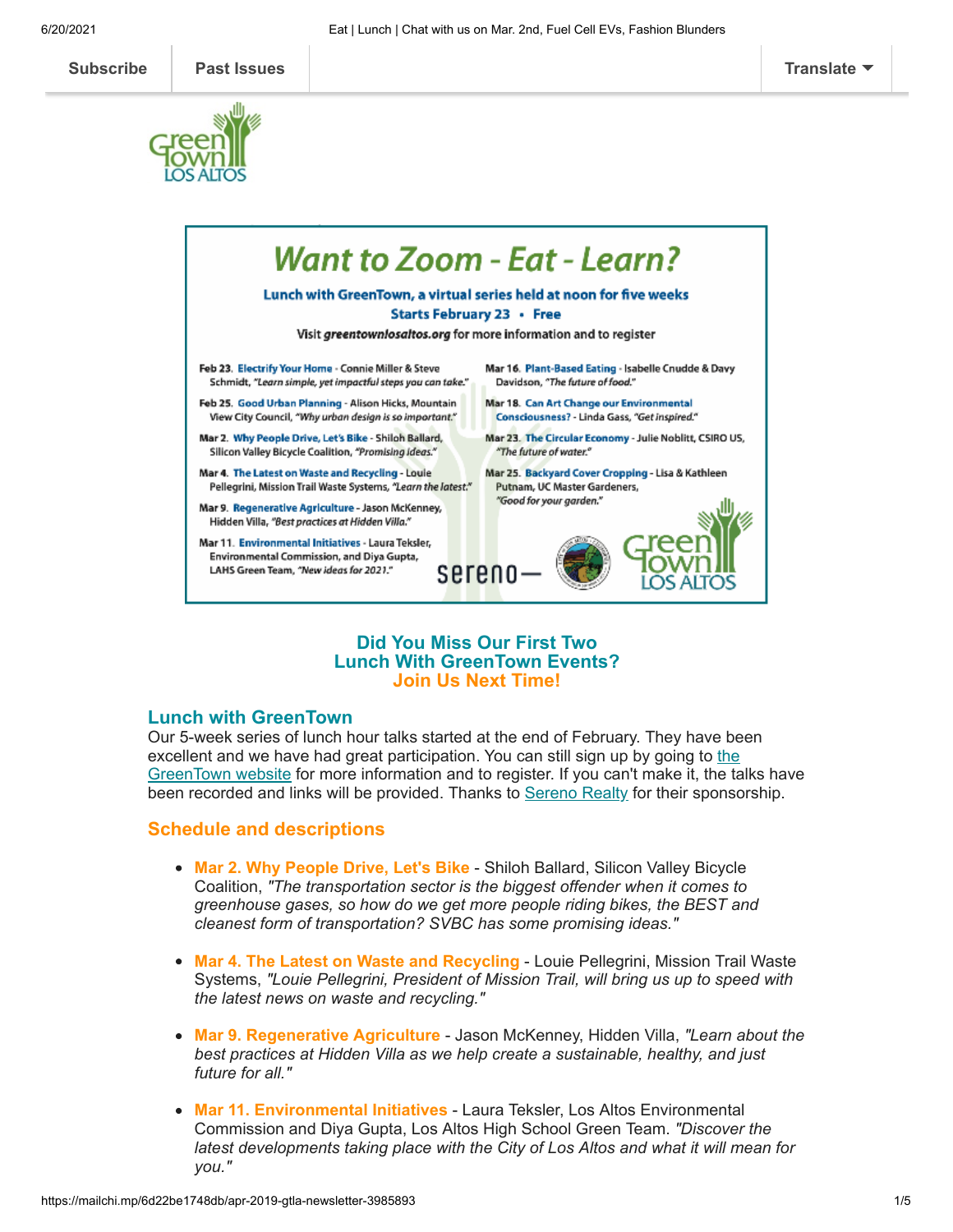| Translate |
|-----------|

| <b>Subscribe</b> | <b>Past Issues</b>                                                                                                                                                                                                                                                                                                                                                                                                                                                                | Translate |  |  |  |
|------------------|-----------------------------------------------------------------------------------------------------------------------------------------------------------------------------------------------------------------------------------------------------------------------------------------------------------------------------------------------------------------------------------------------------------------------------------------------------------------------------------|-----------|--|--|--|
|                  | σπυπισοσιγ να γαπ νι π.<br>• Mar 18. Can Art Change our Environmental Consciousness? - Linda<br>Gass, "How do we respond to the effects of climate change, pollution and<br>contamination of our water resources? What will inspire us to change our behavior?<br>Take a behind-the-scenes look at Linda's unique artwork and you will leave with a<br>new appreciation and awareness for our water resources and how art can play an<br>important role in educating the public." |           |  |  |  |
|                  | • Mar 23. The Circular Economy - Julie Noblitt, CSIRO US, "If you are concerned<br>about water security in a warming climate, you are not alone. Hear about local and<br>national initiatives that are applying the principles of Circular Economy to reduce<br>waste and enhance the security of our water supply."                                                                                                                                                              |           |  |  |  |
|                  | • Mar 25. Backyard Cover Cropping - Lisa & Kathleen Putnam, UC Master<br>Gardeners, "We will explain cover crops, why and how they benefit your garden, and<br>when to plant them. Some benefits are the reduction or elimination of fertilizers,                                                                                                                                                                                                                                 |           |  |  |  |



*improvement of soil structure, reduction of pesticide use, and the increase of soil*

*nutrient retention and water infiltration."*

# **Fast Fashion Or The Environment? Can You Do Both?**

Los Altos High School sophomore Anika Sikka gives us food for thought when it comes to buying new clothes. [Read about it here.](https://www.greentownlosaltos.org/post/fast-fashion-versus-the-environment-who-wins)

# **Fuel Cell EVs. Ever Heard Of Them? Well Now You Will Have**

Los Altos resident and environmental enthusiast Joel Bartlett gives his point of view about whether Fuel Cell Electric Vehicles (EVs) are a good alternative for those who don't have space for charging and an EV. [Read about it here](https://www.greentownlosaltos.org/post/fuel-cell-evs-realistic-alternatives-or-pipe-dream).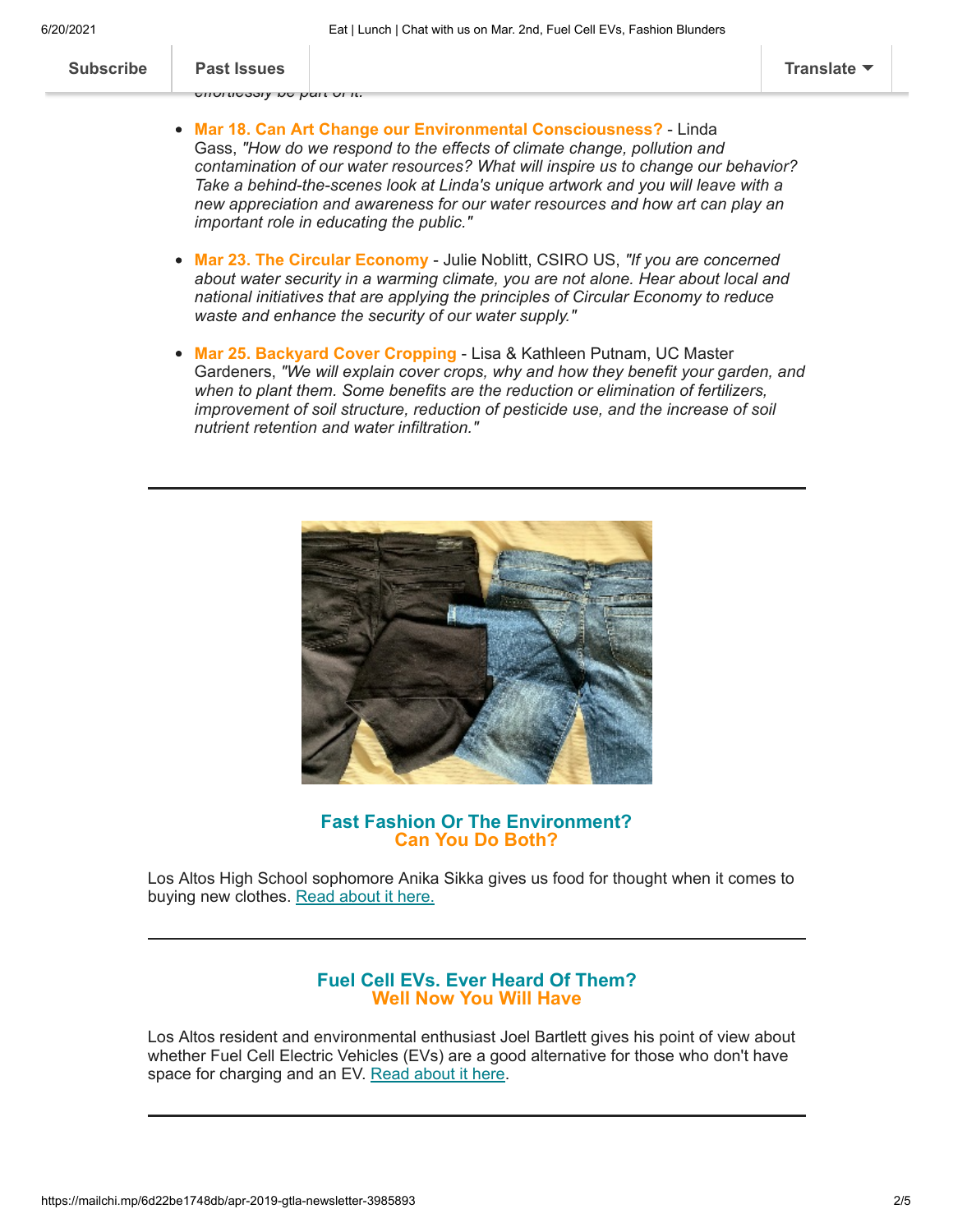**[Subscribe](http://eepurl.com/cm9q9b) [Past Issues](https://us5.campaign-archive.com/home/?u=ed40313cb8798acef49a6faa8&id=bcf3e43825) [Translate](javascript:;)**



# **500 Trees Plantings. We're Baaaack! Planting Again Signals We're One Step Closer To Normalcy**

Thanks to Ethan Wolff and Carter Sayles, Los Altos got a new breath of fresh air!



## **Scenes Like These Catch Your Eye? Raise Your Blood Pressure? Yes? You're Not Alone.**

Wasteful packaging, especially single-use plastic packaging is wreaking havoc with our recycling system. What can we do in our community (and beyond) to reduce waste and make sure that what put in that blue bin is actually recycled?

For starters, join our Zoom discussion with Louie Pellegrini of [Mission Trail Waste System](https://missiontrail.com/) this THURSDAY, MARCH 4!

And if you want a quick cheat sheet of background facts and solid waste lingo ahead of time, [check THIS before the session.](https://www.greentownlosaltos.org/post/waste-reduction-recycling-how-does-los-altos-compare) Looking forward to seeing you this Thursday!

#### **If You Bike, Have Your Say! A Bike Survey From Caltrans**

Caltrans Bay Area is considering creating bike highways, which would allow you to safely bicycle long distances between major destinations throughout the nine-county Bay Area region. This exciting concept would provide greater connectivity for bikers of all levels,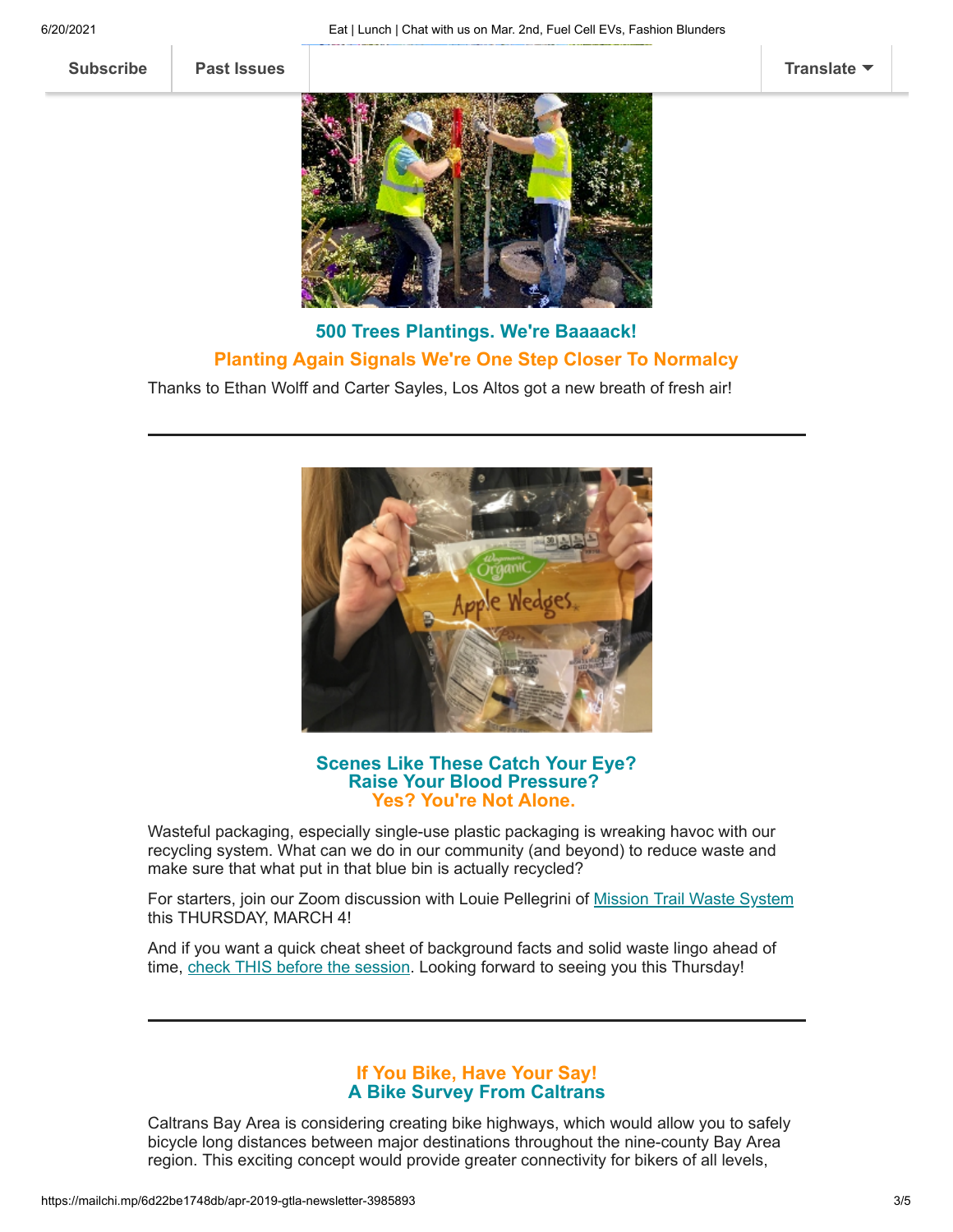| <b>Subscribe</b> | <b>Past Issues</b> |                                        | Translate $\blacktriangledown$ |
|------------------|--------------------|----------------------------------------|--------------------------------|
|                  |                    | Allow for long-distance bicycle travel |                                |

- Enable uninterrupted bicycle travel (e.g. few stoplights or intersection crossings)
- Reduce physical barriers to destinations that people want to travel to and from

They have developed a survey to gather input on which features will make bike highways feel safe, easy and fun for people to use. We hope that you will take the survey, which is available [here](https://www.surveymonkey.com/r/CaltransBayAreaBikeHighwaySurvey) now through March 5. Thanks in advance!

**In our last episode of please care about the environmental mess from GAS leaf blowers....**

You may remember Los Altos Hardware had a special discount with electric leaf blowers bought in December and January. Turns out the incentive worked. During the special promotion, in partnership with GreenTown, they sold four times as many electric leaf blowers to residents and gardeners as they usually do in just two months. We are impressed and thank those who switched from gas to electric while supporting a local business to boot. Now that's sustainability in action!

# **March Events**

## **Mar. 3** | **Joe Simitian's Town Hall | 6:30-8:30PM**

Joe Simitians' 6th annual town hall meeting about operations at **Lehigh Southwest Cement/Permanente Quarry** will be held March 3 on Zoom. Register in advance using [this](https://sccgov-org.zoom.us/webinar/register/WN_668mGT_bRtC4V_dIU0pvzg?mc_cid=fa01481680&mc_eid=d558a5c472) link and submit questions when registering. This meeting is intended to provide a forum to review and discuss the status of various local, state, and federal agency oversight efforts and permits/other approvals necessary for cement plant and quarry operations.

## **Mar. 4** | **Acterra's Go EV in 2021 | 12:00-1:30PM**

Investment, production, and adoption of electric vehicles (EVs) will soar to new heights in 2021 as the new administration makes clean energy a top priority for rebuilding our economy and defeating the climate crisis. **Join Acterra for a presentation covering all the basics of EV ownership. Topics to be covered:** The benefits of EVs, Government rebates (up to \$11,000) for "going EV", Battery range and charging basics, Leasing versus buying, Current makes/models, and what's in store for the future, Local EV experts will provide real-time answers to your questions (via chat) during the presentation. Afterwards, you can join interactive breakout rooms in which current owners will answer questions about specific models. [Register here:](https://www.eventbrite.com/e/go-ev-in-2021-registration-135572483949?aff=eventpage)

# **Mar. 31** | **Acterra's Meet The Cardinal EVengers! A Virtual Event | 7PM**

The San Francisco Bay Area has a new team of superheroes - The Cardinal EVengers led by Professor Mark Jacobsen, Director of Atmosphere/Energy Programs at Stanford University. Learn how these adventurous drivers gained electrifying superpowers by "going EV", and gain insider knowledge of EV rebates, charging options, solar + EVs + battery storage and how the EV market is primed for exponential growth in the coming year. Highlighted vehicles will include the Tesla S, Tesla 3, Chevy Bolt, Nissan Leaf and Kia Niro EV. [RSVP to join here](https://www.eventbrite.com/e/meet-the-cardinal-evengers-tickets-133178896665?aff=GTLA).